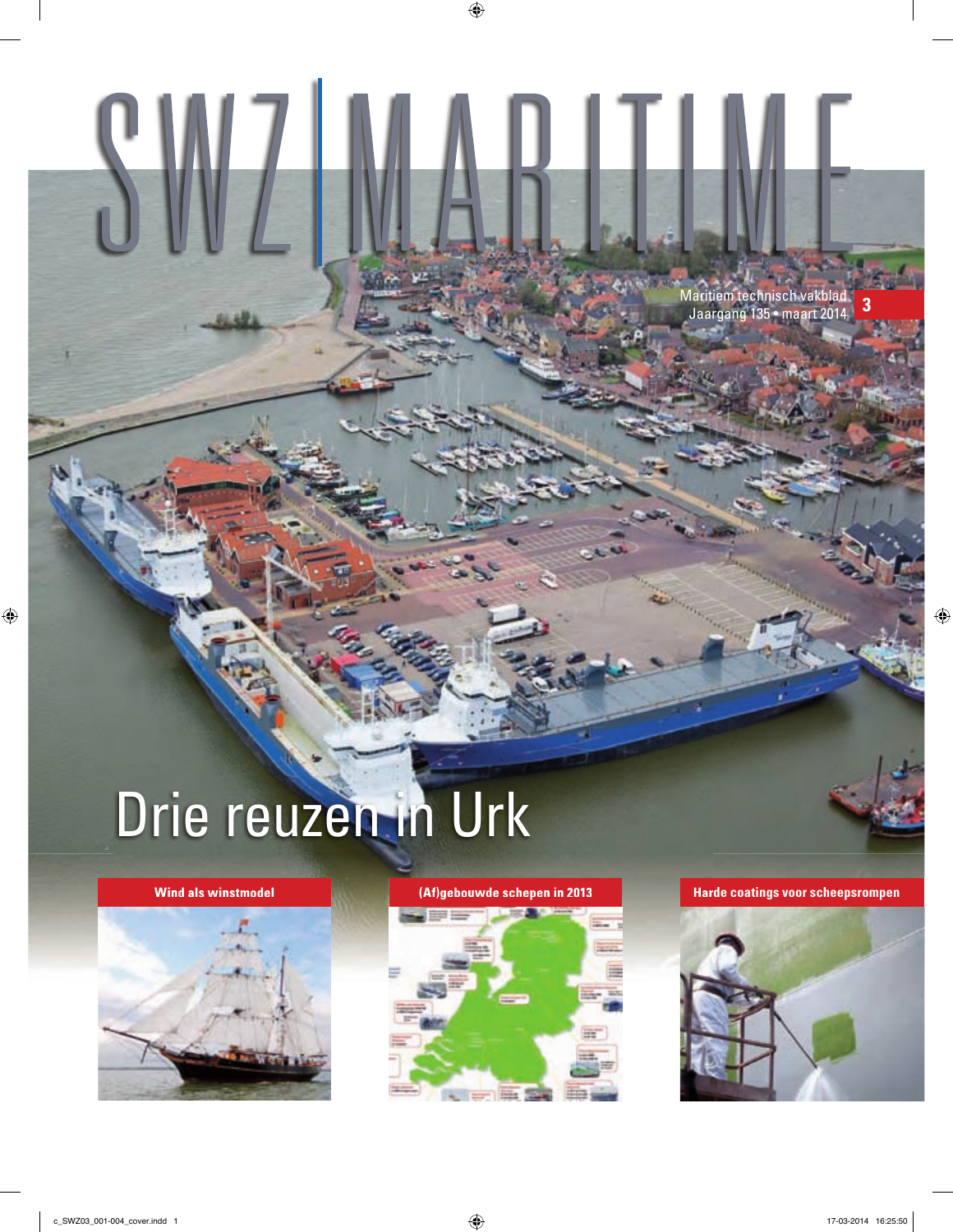**Door D. Phillips**

## Hard Coatings for Ship Hulls

### Viable, Non-Toxic Alternative for a Long-Lasting Smooth Hull

*Cleaning STC coated hull of major cruise ship. After nearly two years in service with multiple cleanings the hull coating is in pristine condition.* 

**Ship hull coatings introduced into general use following the ban of TBT in 2008,**  have not satisfied expectations. However, a very different, alternative approach to **ship hull protection and performance is capable of exceeding the performance of TBT SPCs (tributyltin self polishing copolymer) without any of the environmental liabilities that resulted in their well-overdue outlawing.** 

In a climate of "this is how we have always done it" it is worthwhile to review the requirements of a ship hull coating system. These points are applicable to any ship. A ship hull coating system ideally should:

- offer long-lasting protection against corrosion;
- not require frequent replacement or major repair;
- maintain a smooth hull for the life of the ship (thus ensuring fuel efficiency):
- have the ability to be cleaned in the water without damage to coating or harm to environment;
- be easy to apply, not requiring special equipment or skill or requiring excessive time;
- be environmentally safe, non-toxic, free from harmful heavy metals, chemicals, oils and other substances;
- provide for protection against spread of invasive species;
- be cost effective (particularly low total ownership cost).

A ship hull coating system such as that described above would be very valuable in that it would save shipowners/operators a great deal of money while also protecting the marine environment.

#### **Current Coating Practices**

The vast majority of ship hull coatings in use today are biocidal antifouling coatings that rely for effectiveness on heavy metals such as copper and zinc along with a variety of other toxic substances to deter or kill marine organisms and thus keep fouling off the ship's hull.

The next most used are foul-release coatings, which do not contain listed biocides but that rely on surface properties to make attachment by fouling organisms difficult  $-$  or to make it easy for those that do attach, to be washed off by the flow of water past the fast moving hull.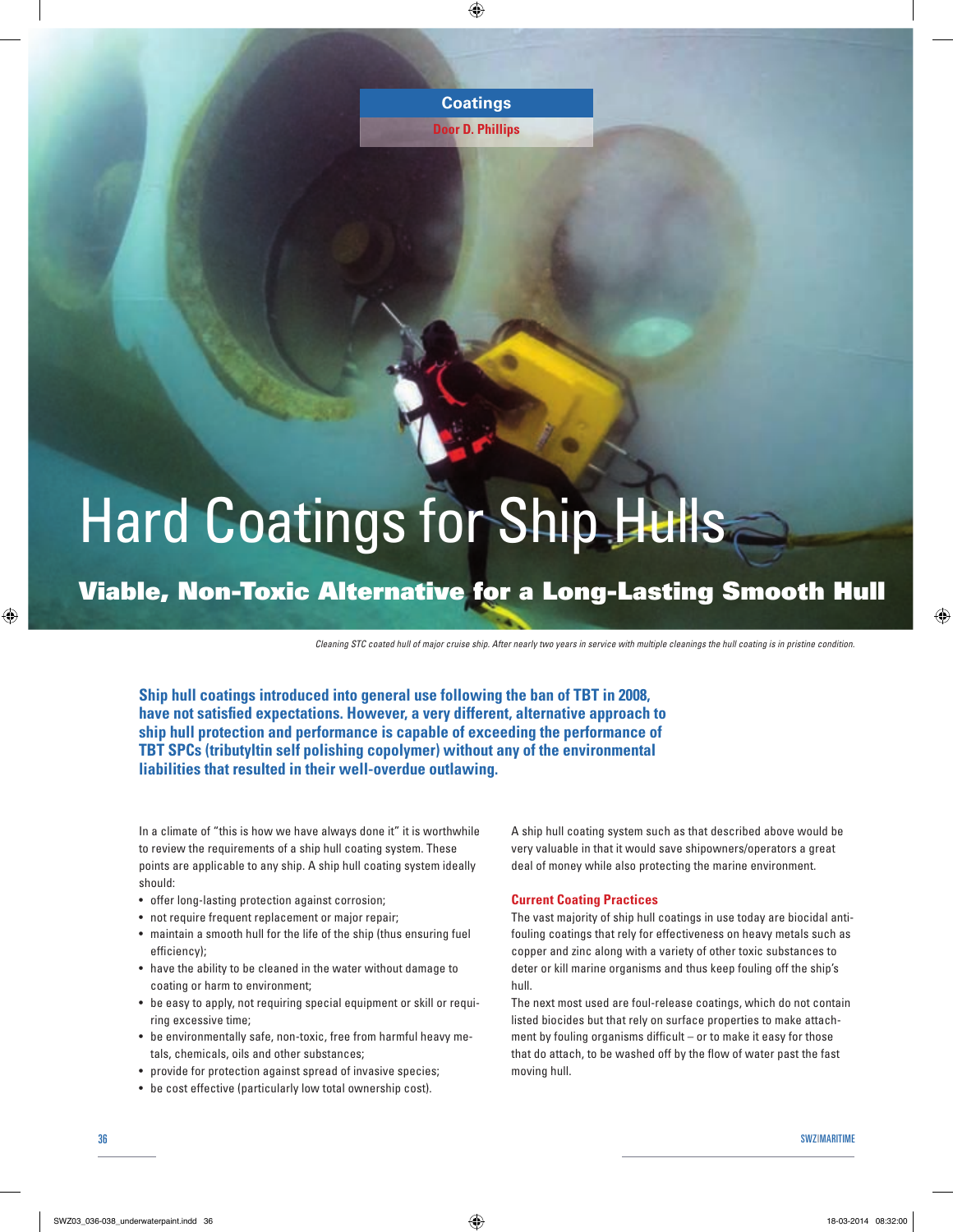David Phillips is de internationale communicatie executive voor Hydrex NV (leverancier van Ecospeed rompcoating), gevestigd in Antwerpen, België. Hij heeft diverse white papers en artikelen geschreven over coatings en is de redacteur van het Journal of Ship Hull Performance(www.shiphullperformance.org).

#### **Why these Coatings Fall Short**

When one compares the requirements of a ship hull coating system listed earlier in this article to the reality of using a typical AF (antifouling) or FR (foul release) coating, the general dissatisfaction of shipowners/operators with these coating systems is readily seen. Biocidal antifouling coatings are toxic to the environment. They are soft and therefore do not last very long. Their effectiveness is limited in that they do not prevent a slime layer from building up, which in itself can carry a fuel penalty of as much as eighteen per cent, and they do not keep general fouling off for the ship's dry-docking interval. If the ship is idle for extended periods, the antifouling coating does not work. Such coatings really need to be cleaned before the end of the dry-docking interval. However, they are not suited to such cleaning. The cleaning itself creates a pulse discharge of biocides which greatly depletes the remaining biocide layer and is harmful to the marine environment. The AF coating scheme needs to be repaired at every dry-docking and the topcoat replaced. The entire coating system needs to be replaced every ten to fifteen years. Foul-release coatings are also toxic even if less so than biocidal antifouling systems. They tend to suffer from all the other problems mentioned above in connection with biocidal antifouling coatings. They tend to be fragile, deteriorate badly over the ten to fifteen year period in between full reapplication, and are hard to repair. They are ineffective against slime, can be penetrated by fouling organisms, and are not suitable to ships that are idle for extended periods. Surely there must be a better way.

#### **Hard, Surface Treated Composite Coating as an Alternative**

There is an alternative approach to ship hull protection and performance. It is known as a Surface Treated Composite or STC system.

An STC coating is a hard, inert, glass flake reinforced resin designed to be applied once to properly prepared hull, either at new build or in dry dock and to last the life of the hull without the need for major repair or replacement. The STC coating must be conditioned after application in order to achieve its full hydrodynamic potential as a very low friction coating. The conditioning is done with special equipment in the water by divers a month or so after application. It smooths the micro-roughness inherent in such a coating, leaving the macro-roughness or slightly dimpled surface intact. This macro-roughness is a key to the coating system's success. The secret of the STC coating's corrosion protection lies in the glass flakes which are of a large aspect ratio and made of the best quality glass for the job, and the resin which is chosen for its adhesion, bonding strength, toughness and flexibility. The resulting coating is impermeable (absolutely water tight) and impenetrable and even has ice abrasion resistant certification while not intended only for ice-going vessels. A stronger version of the same type of coating can be used on rudders, bulbous bows and other underwater gear and is capable of completely proofing such gear against cavitation and corrosion damage.

The STC coating is not designed to kill or repel marine fouling.



*Graph showing fuel penalty associated with different levels of fouling.*



*Chart comparing the gradual degradation of AF or FR coatings over time compared to the gradual improvement in smoothness of an STC.*



*Increased average hull roughness with ship age and effect on powering with conventional coatings. Source: International Marine Coatings Akzo Nobel, Propeller Issue 15, January 2003, p 7, as used in Chapter 7 of Advances in marine antifouling coatings and technologies, edited by Claire Hellio and Diego Yebra, page 161.*